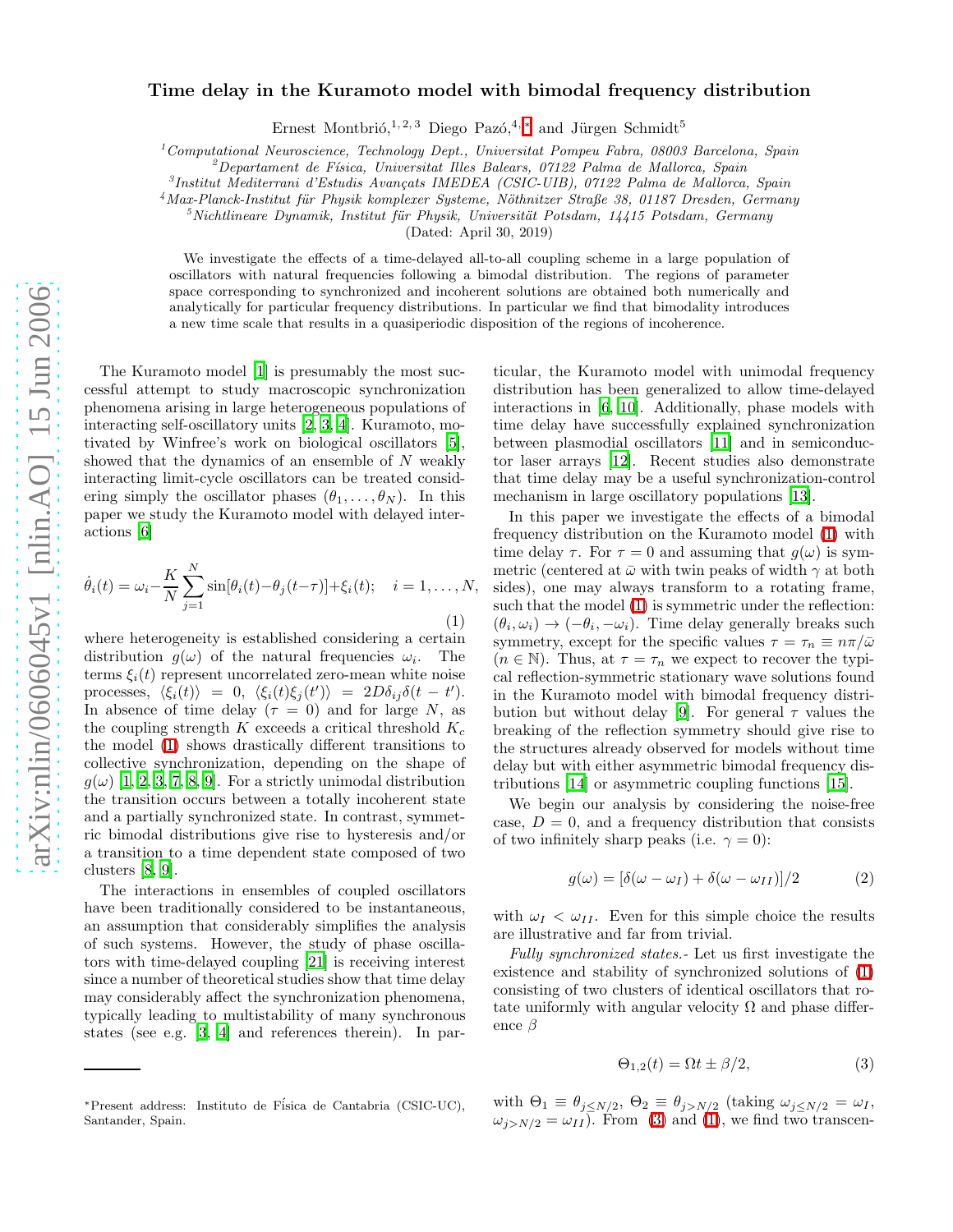

<span id="page-1-0"></span>FIG. 1: (color online) Frequency  $\Omega$ , phase difference  $\beta$  and leading Lyapunov exponents  $\lambda$  (red),  $\mu$  (blue), for the stable synchronized solutions [\(3\)](#page-0-2) as a function of K for  $\Delta \omega = \pi/15$ ,  $\bar{\omega} = \pi/2$  (dotted line, upper panels).

<span id="page-1-1"></span>dental equations for  $\Omega$  and  $\beta$ 

$$
\Omega = \bar{\omega} - K \sin(\Omega \tau) [1 + \cos \beta] / 2, \tag{4}
$$

$$
\sin \beta = \Delta \omega / [K \cos(\Omega \tau)], \tag{5}
$$

where  $\Delta \omega \equiv \omega_{II} - \omega_I$  and  $\bar{\omega} \equiv (\omega_I + \omega_{II})/2$ . These equations have multiple solutions for given K,  $\bar{\omega}$ ,  $\Delta\omega$ , and  $\tau$  [see Fig. [\(1\)](#page-1-0)].

The linear stability analysis of the solutions [\(3\)](#page-0-2) yields two  $(\frac{N}{2} - 1)$ -fold degenerate eigenvalues

<span id="page-1-3"></span><span id="page-1-2"></span>
$$
\lambda_{\pm} = -K[\cos(\Omega \tau) + \cos(\Omega \tau \pm \beta)]/2, \tag{6}
$$

and a set of eigenvalues  $\{\mu_i\}$  which are determined by the transcendental equation

$$
\begin{vmatrix} (1 - e^{-\mu_i \tau})c + c_+ + \frac{2\mu_i}{K} & -e^{-\mu_i \tau}c_+ \\ -e^{-\mu_i \tau}c_- & (1 - e^{-\mu_i \tau})c + c_- + \frac{2\mu_i}{K} \end{vmatrix} = 0,
$$
\n(7)

where  $c_{+} \equiv \cos(\Omega \tau \pm \beta)$ , and  $c \equiv \cos(\Omega \tau)$ . The eigenvalues  $\lambda_+$ ,  $\lambda_-$  govern the stability *within* the two individual clusters, each with  $\frac{N}{2}$  oscillators. The eigenvalues  $\mu_i$  (discarding the trivial solution  $\mu_0 = 0$  are related to the stability of the frequency locking *between* the two clusters. We denote the leading Lyapunov exponents in each subset by  $\lambda \equiv \max\{\lambda_+, \lambda_-\}$  and  $\mu \equiv \max\{\text{Re}(\mu_i)\}\ (i \neq 0)$ .

Figure [1](#page-1-0) displays numerical solutions of Eqs. [\(4\)](#page-1-1), [\(5\)](#page-1-1), [\(6\)](#page-1-2) and [\(7\)](#page-1-3) for specific values of the parameters  $\tau$ ,  $\Delta\omega$ and  $\bar{\omega}$ . The upper panels show that for  $\tau = \tau_n \equiv n\pi/\bar{\omega}$ symmetry-related solutions with frequencies  $\Omega(K, \tau_n)$  =  $\bar{\omega} \pm \zeta(K, \tau_n)$  arise in pairs around the "central" frequency  $\bar{\omega}$  (which is the synchronization frequency for  $\tau = 0$ ) [Fig. [1](#page-1-0) (a,c)]. For positive K, the central solution is stable (unstable) for even (odd) values of  $n$ , and vice versa for negative K. For intermediate values,  $\tau_n < \tau < \tau_{n+1}$ , the stable solutions continuously vary between these two patterns, all of them approaching  $\Omega = 0$  as  $\tau$  increases.



<span id="page-1-4"></span>FIG. 2: (color online) Stability boundaries for Synchronization and Incoherence. Theoretical boundaries for (full) synchronization are obtained from Eqs.[\(6,](#page-1-2)[7\)](#page-1-3). Disintegration  $(\lambda \rightarrow 0^{-})$  and unlocking  $(\mu \rightarrow 0^{-})$  are indicated with reddashed and blue-solid lines, respectively. Black-thin curves: Boundaries of stable incoherence [Eq. [\(12\)](#page-2-0)]. Shaded areas: Incoherence regions obtained by numerical integration<sup> $a$ </sup> of Eqs. [\(1\)](#page-0-1). Dark-shaded regions: bistability between incoherence and synchronization.

<sup>a</sup>Using a fifth order Adams-Bashforth-Moulton scheme with  $dt =$  $\tau/20$ , except for  $\tau < 1$ , where  $dt = 0.05$ ,  $N = 24$ ,  $\bar{\omega} = \pi/2$ .

This effect, common to time-delayed interacting oscillatory systems, is known as frequency suppression [\[16](#page-4-3)].

The growing number of synchronized solutions as K and  $\tau$  are increased (see Fig. [1\)](#page-1-0) was already reported by Schuster and Wagner [\[17](#page-4-4)] for a system of two coupled os-cillators, corresponding to model [\(1\)](#page-0-1) for  $N = 2$  without the self-coupling term. They also have shown that as  $K$  is increased, stable solutions alternately appear with small  $(\beta \approx 0)$  and large  $(\beta \approx \pi)$  phase differences; this is also the case in the presence of self-coupling [\[22](#page-4-5)]. However, for a population—due to the existence of the destabilizing modes linked to [\(6\)](#page-1-2)—all the stable solutions are of the in-phase type, i.e.,  $0 < \beta < \pi/2$  [see Fig. [1,](#page-1-0) central panels]. These solutions appear at saddle-node bifurcations where either  $\lambda$  or  $\mu$  vanishes [see Fig. [1,](#page-1-0) lower panels]. Increasing K, the Lyapunov exponent  $\lambda$  is stabilized  $(\lambda \propto -K)$  whereas  $\mu$  first decreases steeply and then abruptly changes its tendency (at the point where a pair of complex conjugate eigenvalues  $\mu_i$  become the leading ones), and asymptotically approaches zero.

Figure [2](#page-1-4) shows the boundaries of the synchronous states [\(3\)](#page-0-2) in the  $\tau - K$  plane. For a unimodal distribution ( $\Delta \omega = 0$ ) the regions without stable synchronous solutions are disconnected from each other, and the instability is always via the disintegration of the cluster  $[red-dashed lines, Fig. 2(a)].$  $[red-dashed lines, Fig. 2(a)].$  $[red-dashed lines, Fig. 2(a)].$  By contrast, for a bimodal distribution ( $\Delta \omega > 0$ ) the stability boundaries detach from the  $K = 0$  axis and we obtain two separated continuous curves of marginal stability for  $K < 0$  and  $K > 0$ . Note that as  $\Delta\omega$  is increased the instability of the phase locked state occurs mostly via unlocking of the two clus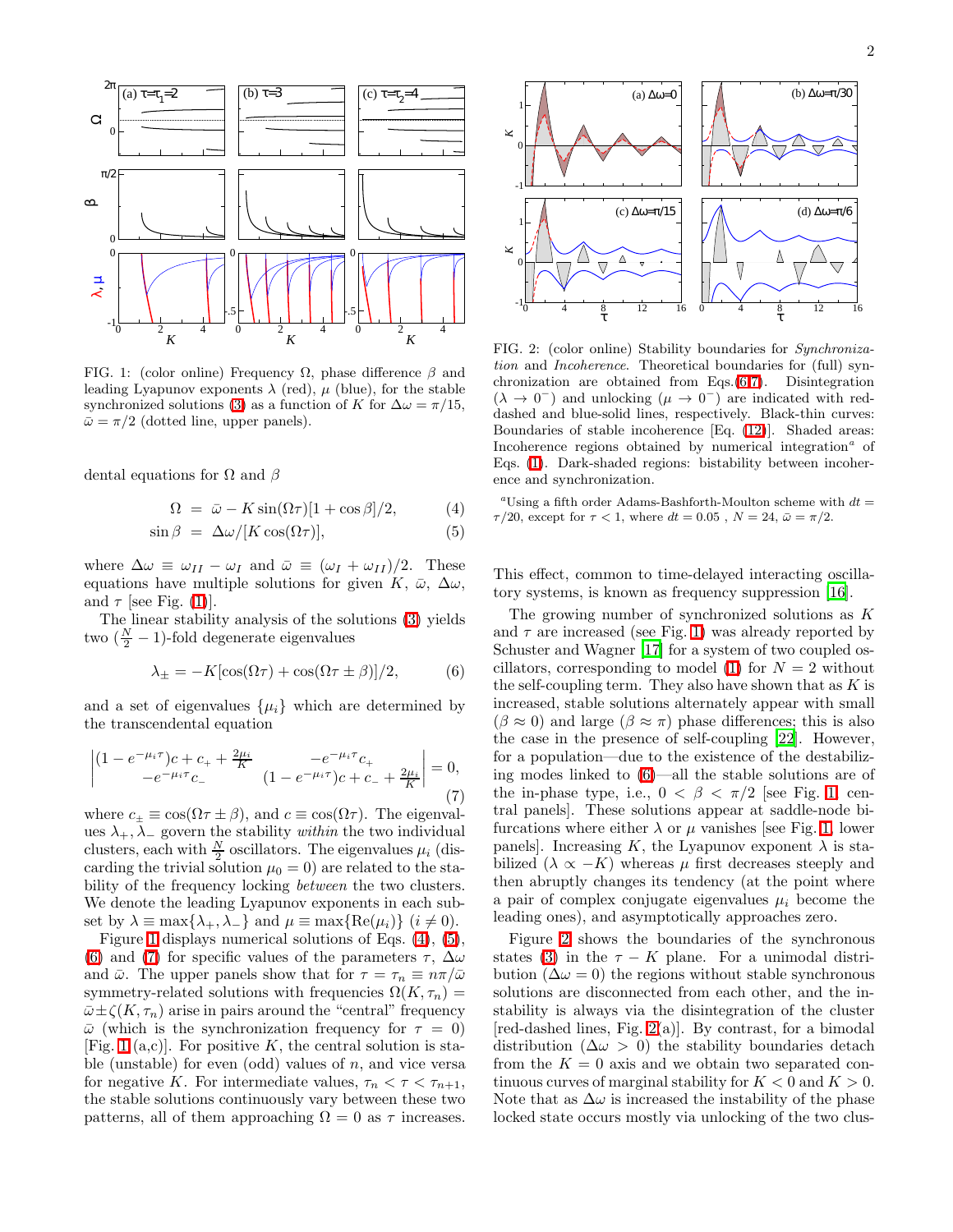ters.

Incoherent state.- Next we address an important type of solution of Eqs. [\(1\)](#page-0-1), so-called incoherence, in which the system is in a completely phase-disordered state. To study the stability of the incoherent state we introduce the complex order parameter  $Re^{i\psi} = N^{-1} \sum_{j=1}^{N} e^{i\theta_j}$ , that measures the degree of "phase coherence" in the system. This permits to write the system [\(1\)](#page-0-1) in terms of the time-delayed mean field quantities R and  $\psi$  [\[1\]](#page-3-0)

$$
\dot{\theta}_i(t) = \omega_i - KR(t-\tau)\sin[\theta_i(t) - \psi(t-\tau)] + \xi_i(t). \tag{8}
$$

Considering the limit  $N \to \infty$ , we drop the indices and introduce the probability density for the phases  $\rho(\theta, t, \omega)$  [\[18\]](#page-4-6). Then  $\rho$  obeys the Fokker-Planck equation  $\partial \rho / \partial t = -\partial (\rho v) / \partial \theta + D \partial^2 \rho / \partial \theta^2$  (where  $v = \omega - KR(t - \theta)$  $\tau$ ) sin $[\theta(t) - \psi(t-\tau)]$ , for which the incoherent state  $\rho_0 = (2\pi)^{-1}$  is always a trivial stationary solution. Linearizing the Fokker-Planck equation about  $\rho_0$  one finds that the stability of incoherence is determined by the eigenvalues  $\Lambda$  satisfying [\[6\]](#page-3-5)

<span id="page-2-3"></span>
$$
e^{-\Lambda \tau} \frac{K}{2} \int_{-\infty}^{\infty} \frac{g(\omega)}{\Lambda + D + i\omega} d\omega = 1.
$$
 (9)

This equation with the distribution [\(2\)](#page-0-3) and  $D = 0$  gives (after setting  $\Lambda = -i\Omega_c$ , to obtain the instability threshold) the collection of critical curves

$$
K_c^{(l)} = (-2)^l (\omega_I - \Omega_c^{(l)}) (\omega_{II} - \Omega_c^{(l)})/(\bar{\omega} - \Omega_c^{(l)}), (10)
$$

$$
\Omega_c^{(l)} = (1/2 + l)\pi/\tau, \tag{11}
$$

<span id="page-2-1"></span>(l integer), and two trivial ones  $K_c = 0$  (for  $\Omega_c = \omega_I$  and  $\omega_{II}$ ). This leads us to the bounds for stable incoherence

$$
K_c^+(\tau) = \min\{K_c^{(l)}(\tau) \big| K_c^{(l)}(\tau) > 0\},\qquad(12a)
$$

$$
K_c^-(\tau) \ = \ \max\{K_c^{(l)}(\tau) \, \big| \, K_c^{(l)}(\tau) < 0\}. \tag{12b}
$$

Figure [2](#page-1-4) (a) shows the regions of incoherence obtained from Eq. [\(12\)](#page-2-0) for a unimodal distribution ( $\Delta \omega = 0$ ) [\[6\]](#page-3-5). They consist of a periodic disposition of disconnected tent-shaped regions centered at  $\tau = \tau_n$ , of height  $K_c =$  $(-1)^{n+1}\pi/\tau_n$  and width  $\tau_1$  (at  $K=0$ ), as can be seen by setting  $\bar{\omega} = \omega_I = \omega_{II}$  in Eq. [\(10\)](#page-2-1).

In contrast, the regions of incoherence for the bimodal frequency distribution [\(2\)](#page-0-3) are organized quasiperiodically, with a decaying envelope of period  $2\pi/\Delta\omega$  [see Fig. [2\(](#page-1-4)b-d)]. This can be understood noticing that, for  $|K| \approx 0$ , such regions correspond to the overlapping of the incoherence regions of two independent unimodal populations (with  $\bar{\omega} = \omega_I$  and  $\omega_{II}$ ). Thus, the new disposition of the regions of incoherence is quasiperiodic with frequencies  $\omega_I$  and  $\omega_{II}$ , and it can be determined through a function

$$
f(\tau) = \cos(\omega_I \tau) \cos(\omega_{II} \tau) \propto \cos(2\bar{\omega}\tau) + \cos(\Delta \omega \tau), \tag{13}
$$

which takes positive values exactly where incoherence is stable for some  $K \neq 0$ .



∆ω

<span id="page-2-4"></span>FIG. 3: (color online)  $\Delta \omega - K$  diagram showing the regions of stable incoherence for a bi-Lorentzian frequency distribution of width  $\gamma = 0.1$  centered at  $\bar{\omega} = \pi/2$ . Solid-black  $(\gamma = 0.1)$ and brown-dashed  $(\gamma = 0)$  curves: analytical boundaries obtained from Eqs. [\(14\)](#page-2-2) and [\(12\)](#page-2-0), respectively. Shaded areas: Regions of incoherence obtained by numerical integration of Eqs. [\(1\)](#page-0-1),  $\gamma = 0.1$ ,  $D = 0$ ,  $N = 2000$ . (a) Green curves  $(\tau = 0.1)$ : symmetry breaking which results in two Hopf bifurcations (the solid green curve becomes the new boundary). To the right of the red-dashed line at  $\Delta\omega = 2\gamma/\sqrt{3}$  [only shown in panel (a)] the bi-Lorentzian distribution is bimodal.

∆ω

Effect of frequency diversity (and noise). For a unimodal frequency distribution the inclusion of diversity (or noise) does not alter significantly the scenario already captured for identical oscillators [\[6\]](#page-3-5), but for the bimodal distribution it has a more intricate effect.

<span id="page-2-0"></span>We restrict our analysis to the bi-Lorentzian distribution, but a qualitatively similar scenario is expected for other bimodal distributions. Specifically, we take  $g(\omega) = \gamma/(2\pi) ([(\omega - \omega_I)^2 + \gamma^2]^{-1} + [(\omega - \omega_{II})^2 + \gamma^2]^{-1})$ which, for  $\Delta \omega > 2\gamma/\sqrt{3}$ , becomes bimodal. Then the linear stability of the incoherent state, determined via Eq. [\(9\)](#page-2-3), yields the transcendental equation

<span id="page-2-2"></span>
$$
\Lambda_{\pm} = -D - \gamma + \frac{1}{4} \left[ K e^{-\Lambda_{\pm}\tau} \pm \sqrt{K^2 e^{-2\Lambda_{\pm}\tau} - 4\Delta\omega^2} \right] - i\bar{\omega}.
$$
\n(14)

D and  $\gamma$  appear at linear order always in the combination  $(D + \gamma)$ , hence both effects can be studied together restricting to the case  $D = 0$ .

With the help of Fig. [3\(](#page-2-4)a), let us first recall the main results for  $\tau = 0$  [\[9](#page-3-8)]. For small separation of the peaks  $(2\gamma/\sqrt{3} < \Delta\omega < 2\gamma)$ , incoherence becomes unstable subcritically in a steady-state bifurcation at  $K_c^S = 2[(\Delta\omega/2)^2 + \gamma^2]/\gamma$  [\[23\]](#page-4-7). In this case the system exhibits a single cluster of oscillators locked to the frequency  $\Omega_c = \bar{\omega}$ . If  $\Delta \omega > 2\gamma$ , a degenerate Hopf bifurcation at  $K_c^H = 4\gamma$  precedes the previous instability. At  $K_c^H$  two symmetric clusters at both sides of the central frequency  $\bar{\omega}$  appear simultaneously. The loci of both bifurcations coalesce at  $T$  (a double-zero eigenvalue point in the co-rotating frame).

A similar scenario is recovered periodically at the val-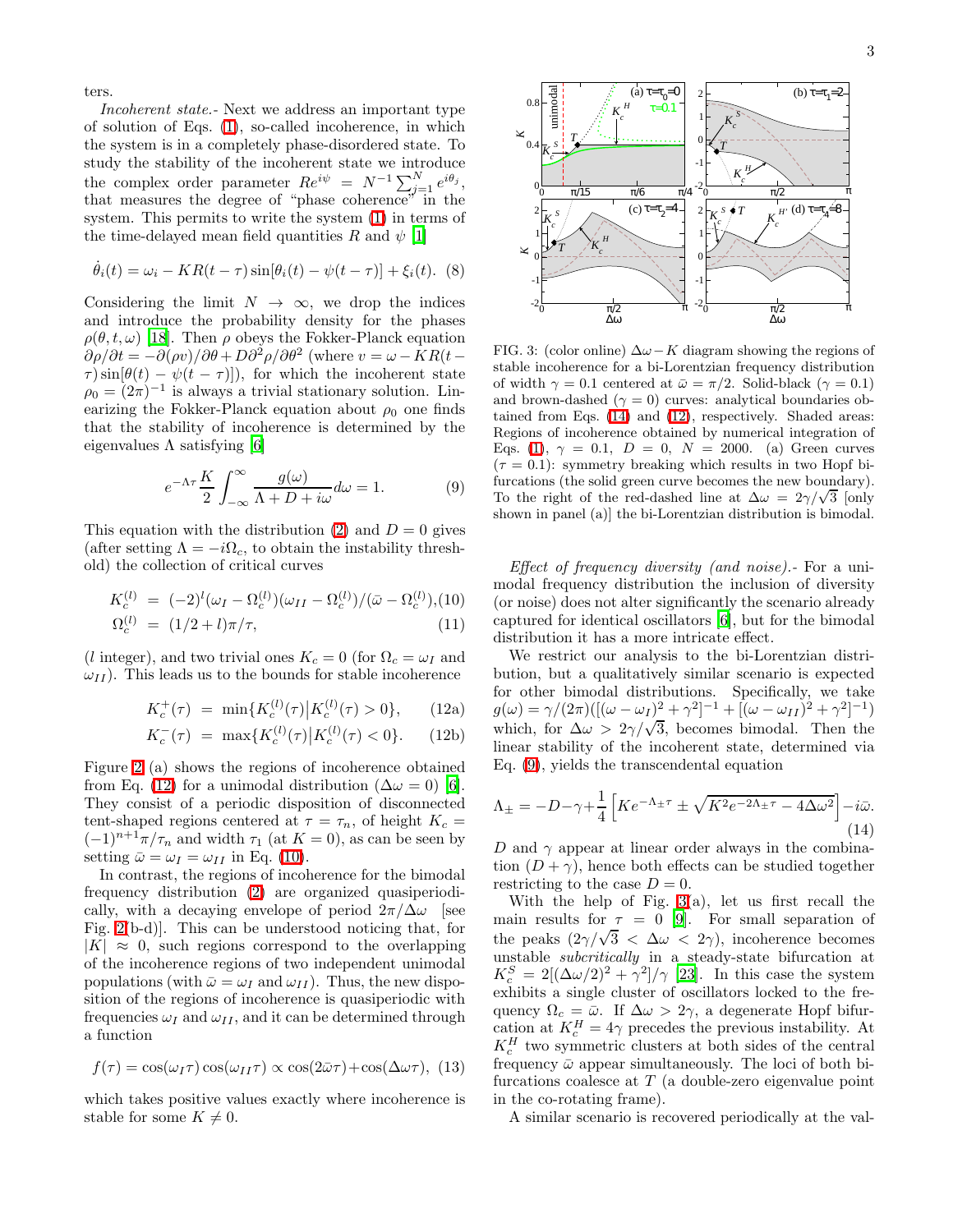

<span id="page-3-13"></span>FIG. 4: (color online)  $\tau - K$  diagram with the stable regions of the incoherent state for the bi-Lorentzian frequency distribution for  $\gamma = 0$  [dashed brown, from Eq. [\(14\)](#page-2-2)], and [from Eq. [\(12\)](#page-2-0)] for  $\gamma = 0.05$  (solid green) and  $\gamma = 0.1$  (solid black). Shaded area: Incoherence regions obtained by numerical in-tegration of Eq. [\(1\)](#page-0-1), ( $\gamma = 0.1, D = 0, N = 2000$ ).

ues  $\tau = \tau_n$ , i.e., when system [\(1\)](#page-0-1) has reflection symmetry. The steady-state bifurcation occurs at the same values of  $K$ , but with a change of sign for odd  $n$ 

$$
K_c^S(\tau = \tau_n) = (-1)^n 2[(\Delta\omega/2)^2 + \gamma^2]/\gamma.
$$
 (15)

Beyond the codimension-two point  $T$ , located on the curve  $K_c^S$ , at  $\Delta \omega = 2\gamma \sqrt{(1 + \gamma \tau_n)/(1 - \gamma \tau_n)}$ , this instability is preceded by a degenerate Hopf bifurcation [see Fig. [3\(](#page-2-4)b,c)]. The latter expression diverges at  $\tau = \gamma^{-1}$ and hence, above a certain value of  $n(n \geq 4$  for the parameters in Fig. [3\)](#page-2-4), another degenerate Hopf bifurcation, denoted by  $K_c^{H'}$  in Fig. [3\(](#page-2-4)d) (dash-dotted line), crosses the  $K_c^S$  line and prevents incoherence to be stable for larger  $K$  [\[24\]](#page-4-8).

A general value of the time delay,  $\tau \neq \tau_n$ , changes this scenario due to the breakdown of reflection symmetry. For  $\tau$  close to  $\tau_n$ , the Hopf bifurcations con-tinuously split, as it is shown in Fig. [3\(](#page-2-4)a) for  $\tau = 0.1$ . This occurs in a similar way as in previous works studying the breakdown of reflection symmetry without time delay [\[15\]](#page-4-2). Generally, such symmetry breaking implies asymmetric non-simultaneous nucleations, as well as a complete modification of the bistability types and transitions to synchronization.

Figure [4](#page-3-13) shows the region of incoherence in the  $\tau - K$ plane for two values of  $\Delta\omega$ . Due to the splitting of the degenerate Hopf bifurcations as  $\tau$  is shifted from  $\tau_n$ , local

- <span id="page-3-0"></span>[1] Y. Kuramoto, *Chemical Oscillations*, *Waves*, and *Turbu*lence (Springer-Verlag, Berlin, 1984).
- <span id="page-3-1"></span>[2] S. H. Strogatz, Physica D 143, 1 (2000).
- <span id="page-3-2"></span>[3] S. C. Manrubia, S. S. Mikhailov, and D. H. Zanette, Emergence of Dynamical Order (World Scientific, Singapore, 2004).
- <span id="page-3-3"></span>[4] J. A. Acebrón et al., Rev. Mod. Phys. **77**, 137 (2005).
- [5] A. Winfree, J. Theor. Biol. 16, 15 (1967).
- <span id="page-3-5"></span><span id="page-3-4"></span>[6] M. K. S. Yeung and S. H. Strogatz, Phys. Rev. Lett. 82, 648 (1999).
- <span id="page-3-6"></span>[7] D. Pazó, Phys. Rev. E  $72$ , 046211 (2005).
- <span id="page-3-7"></span>[8] L. L. Bonilla, J. C. Neu, and R. Spigler, J. Stat. Phys 67,

extrema of incoherence appear exactly at  $\tau = \tau_n$ . Actually, the overall picture is more complex for arbitrary values of  $\gamma$ , since some peaks are washed out, and different bimodal distributions may show specific shapes. However, in the  $\gamma \rightarrow 0$  limit, we provide a general distribution-independent statement (suggested from numerical solutions of Eq. [\(14\)](#page-2-2) and analytical arguments): peaks will appear at all  $\tau = \tau_n$  values, unless there is a resonance  $(\Delta \omega / \bar{\omega} = p/q)$  what excludes  $n = 2mq/p$ , m even (odd) for positive (negative) K values.

Conclusions.- We have studied the Kuramoto model with time delay by analyzing the linear stability properties of the synchronized and incoherent solutions for bi-delta distributions [\(2\)](#page-0-3). Our results have been compared to previous studies on phase oscillators coupled via time-delayed interactions. In particular, in contrast to the  $N = 2$  case [\[17\]](#page-4-4), the synchronous states only admit small phase differences. Also, compared to unimodal distributions [\[6\]](#page-3-5) stability boundaries of the incoherent state have a completely different structure in parameter space, due to the presence of a new time scale in the system which results in a quasiperiodic pattern. Finally, we have considered the effect of diversity on the incoherent state exploiting the reflection symmetry of the Kuramoto model model for certain values of the time delay. For such values, we have achieved some analytical results that extend the non-delayed case studied in [\[9](#page-3-8)], and that help to build up a general picture for the shape of the regions of incoherence. These results may be of interest for the study of dynamical networks with bimodal frequency distribution, where the transmission times may play an important role on the synchronization dynamics, e.g. in neuroscience. For example, in the visual cortex, different populations of neurons form spatially separated cortical columns that interact with a significant time delay. In this context, a successful phase-model for visual processing was proposed in [\[19\]](#page-4-9), but the time delay effects were only studied for two oscillators.

We thank Claudio Tessone, Bernd Blasius and Jürgen Kurths for fruitful discussions. E.M. was partially supported by the European research project EmCAP (FP6- IST, contract 013123).

313 (1992); H. Okuda and Y. Kuramoto, Prog. Theor. Phys. 86, 1159 (1991).

- [9] J. D. Crawford, J. Stat. Phys. 74, 1047 (1994).
- <span id="page-3-9"></span><span id="page-3-8"></span>[10] M. Y. Choi, H. J. Kim, D. Kim, and H. Hong, Phys. Rev. E 61, 371 (2000).
- <span id="page-3-10"></span>[11] A. Takamatsu, T. Fujii, and I. Endo, Phys. Rev. Lett. 85, 2026 (2000).
- <span id="page-3-11"></span>[12] G. Kozyreff, A. G. Vladimirov and P. Mandel, Phys. Rev. Lett. 85, 3809 (2000); A. G. Vladimirov, G. Kozyreff and P. Mandel, Europhys. Lett. 61, 613 (2003).
- <span id="page-3-12"></span>[13] M. G. Rosenblum and A. S. Pikovsky, Phys. Rev. Lett. 92, 114102 (2004); O. Popovych, C. Hauptmann and